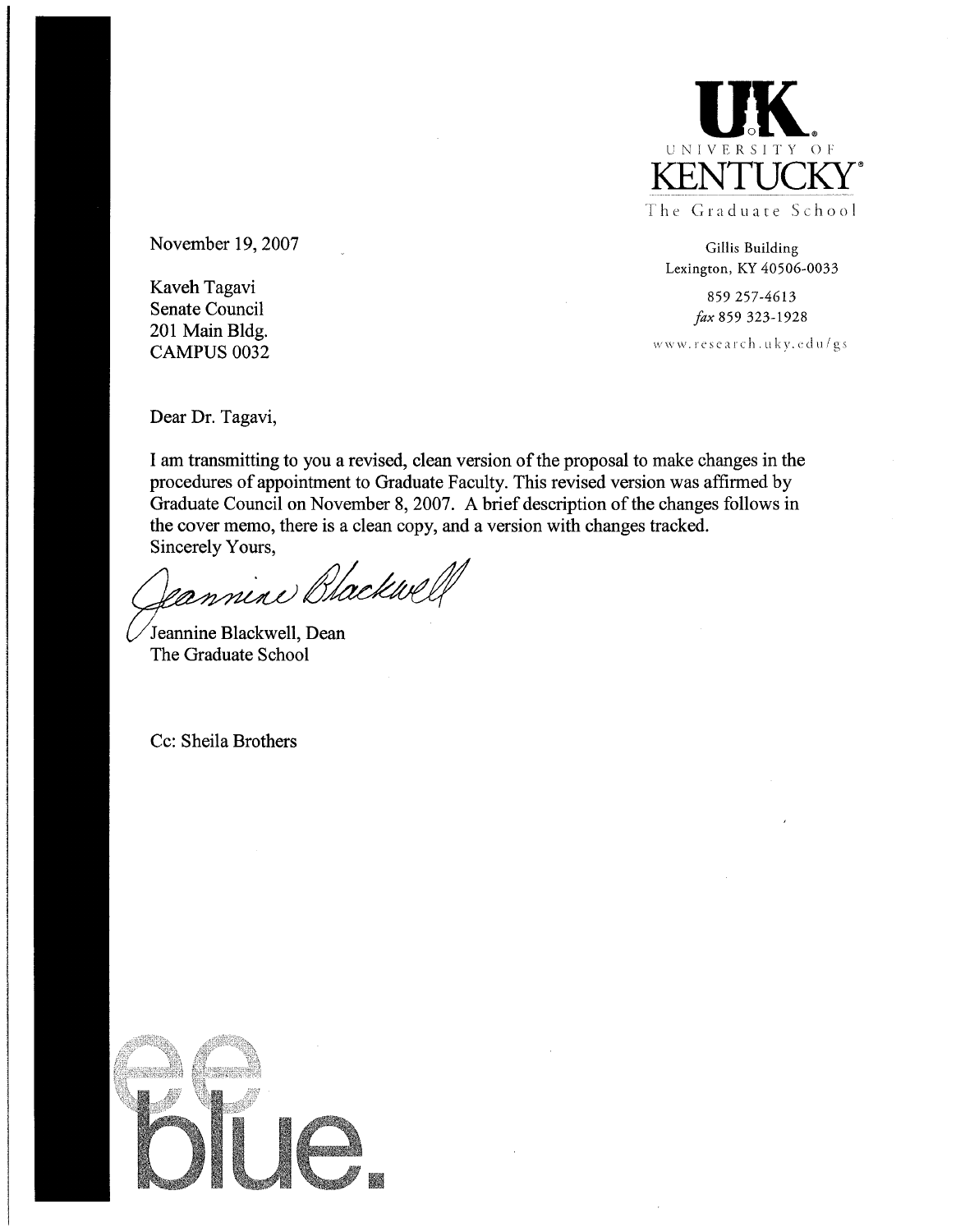

**The Graduate School** *Ezra Gillis Bldg Lexington KY 40506-0033 Fax: (859) 323-1928 www.research.uky.edu/gs/* 

TO: Graduate Council

FROM: Jeannine Blackwell

Jannine Blackwell

RE: Proposed Change in Appointments to Graduate Faculty

DATE: October 15, 2007

On October 20, 2005, Graduate Council approved a proposal to change the method of appointment of Graduate Faculty. This proposal has been considered at several stages by Senate Council and by the Senate Committee on Academic Organization and Structure. Because of the many suggestions and changes, I asked to take the proposal back to Graduate Council for final revisions and acceptance before we put this forward for formal consideration for the University Senate Agenda.

Attached you will find two versions of the proposed changes. This proposal incorporates suggestions and criticisms from both the Senate Council and the Senate Committee. The first version is with "tracking", showing all changes made to the original document (from the Graduate Bulletin, p. 14-15). The second is the changed document without changes shown. This one is for ease in reading.

I ask that you read through these changes and be prepared to discuss and vote on the proposal at our next Council meeting.

The principal changes are:

- Possibility of appointment of tenured and tenure track faculty from other universities as Associate members for 3-year terms, if they hold the terminal degree and are research active
- Appointment to Full Graduate Faculty status on the award of tenure at UK in the Regular Title Series
- Clarification of primary and secondary appointments
- Method by which full Graduate Faculty status may be changed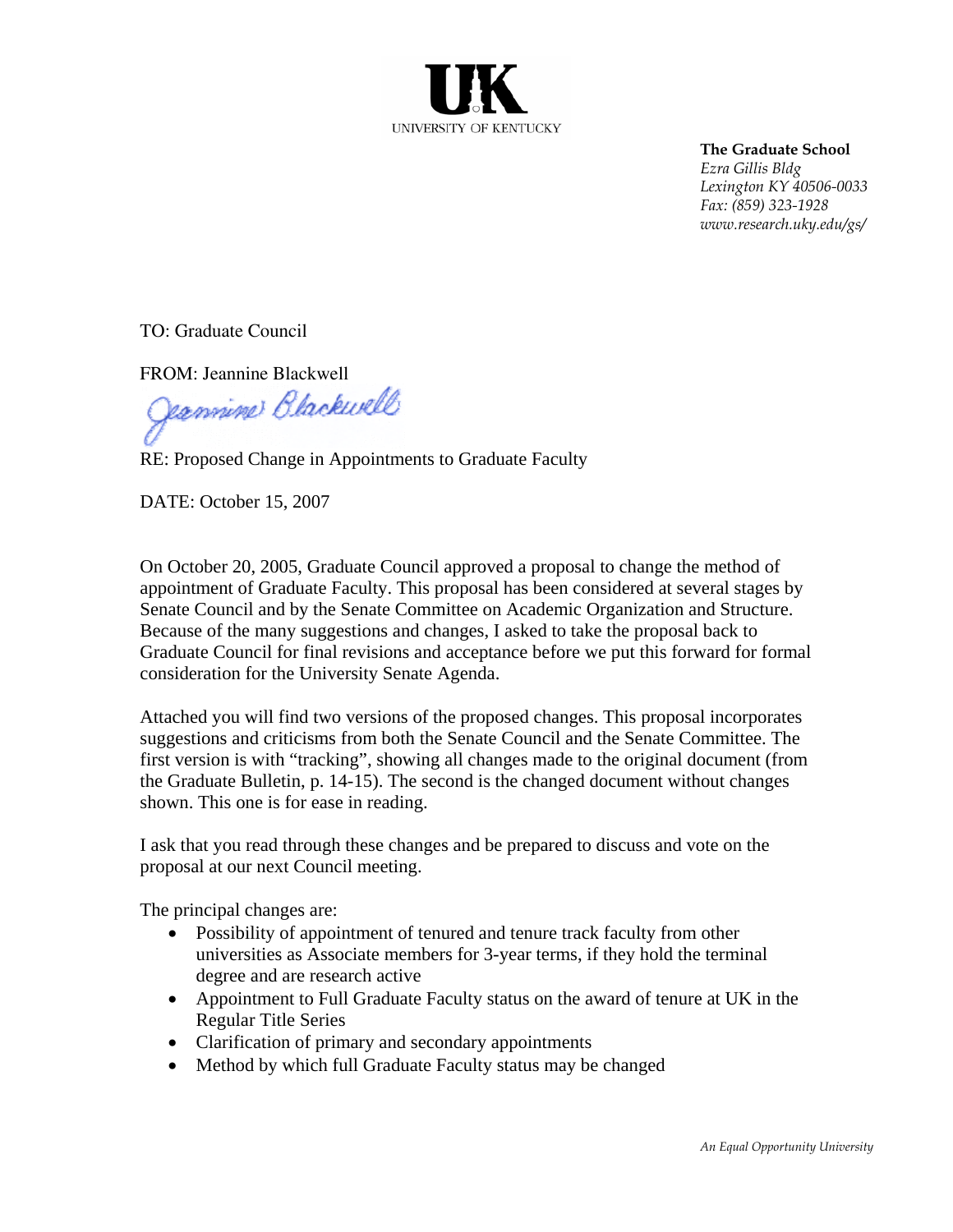The rationale behind these changes is:

- To streamline process and reduce paperwork
- To encourage collaboration with other universities
- To acknowledge that the award of tenure in the regular title series is a measure of ability to serve as full graduate faculty
- To facilitate interdisciplinary work for graduate faculty and students

Thank you for considering this revised proposal.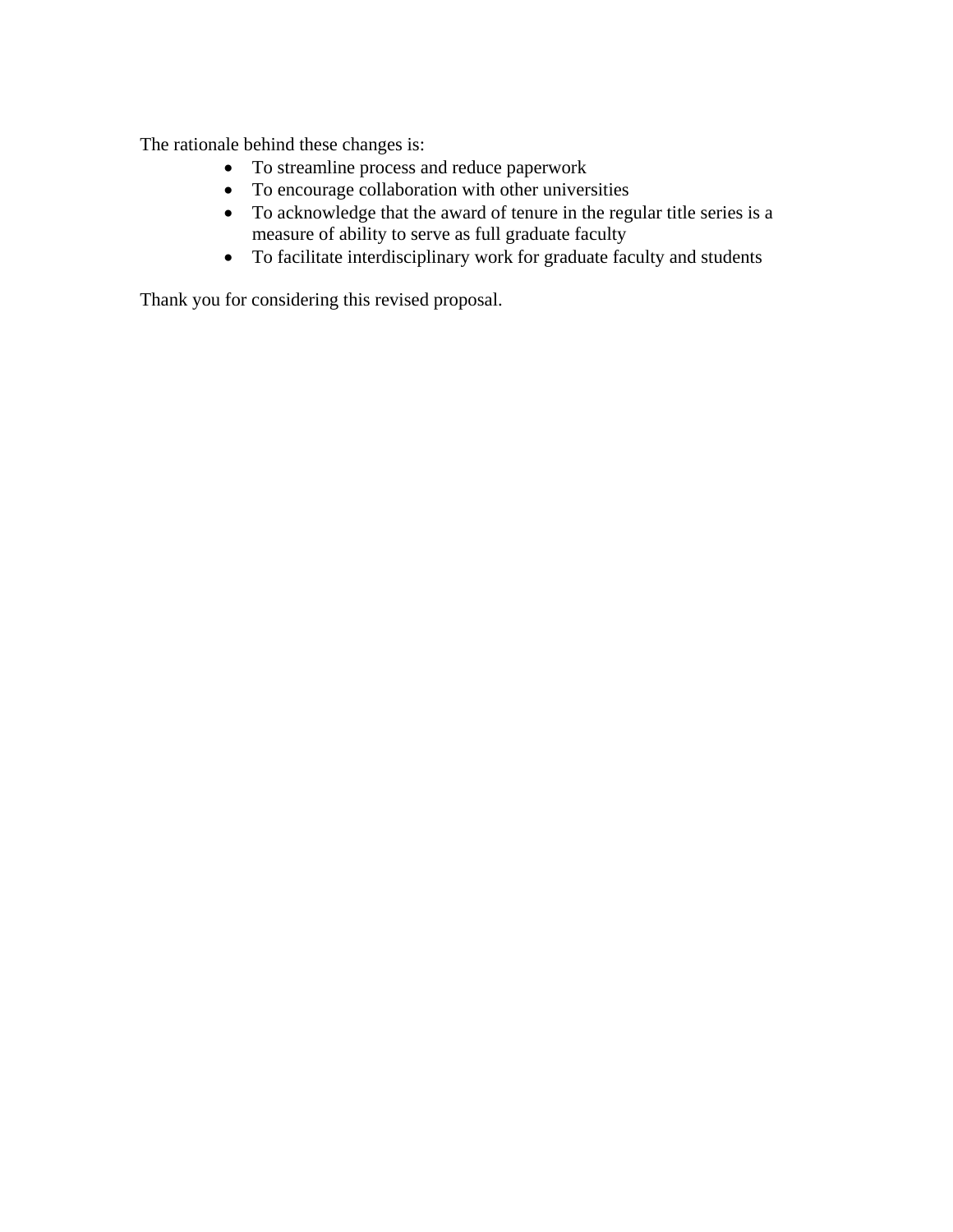### **Graduate Bulletin Spring 2007, 14‐15**

### **THE GRADUATE FACULTY**

The Graduate Faculty consists of the Dean of the Graduate School, Associate Deans of the Graduate School, and Full and Associate Graduate Faculty Members. As the chief University agency for the promotion of the ideals of graduate study, it determines the policies of the Graduate School and makes recommendations to the University Senate and to the President, or to other administrative officials as appropriate. All rules affecting graduate work and the inauguration of new graduate programs must be approved by the Graduate Faculty. Any proposed change in the rules of the Graduate Faculty must be included in the agenda of its meeting and circulated to the Graduate Faculty at least 10 days prior to the meeting at which it is to be considered.

### A. Qualifications for membership

Any faculty member whose assignment includes a research component, and who is in a faculty title series appointment, is eligible for consideration for membership on the Graduate Faculty. Eligibility qualifications for Associate and Full members are as follows:

- The doctor's degree or its equivalent in scholarly reputation.
- The rank of assistant professor (or equivalent) or higher.
- Scholarly maturity and professional productivity as demonstrated by publications, editorial services, research surveys, creative work or patents, and research in progress at the time of appointment.

• Demonstrated participation in graduate teaching and research in the program. Appointment of members from another university is restricted to individuals in tenurable faculty positions at those institutions who hold the terminal degree in the field and are engaged in research activities.

On recommendation of the Director of Graduate Studies and with the approval of the Dean of the Graduate School, persons who do not hold academic appointment in the University, but who have demonstrated an interest in collaborative participation in its graduate programs, may be appointed as Graduate Faculty members at the appropriate level.

B. Appointment of Members of the Graduate Faculty

The Dean of the Graduate School may confer membership in the Graduate Faculty, to persons proposed for membership by the college deans, department chairpersons, and

# **Deleted:** regardless of specific

#### **Deleted:** of a

**Deleted:** New Graduate Faculty members may be proposed to the Dean of the Graduate School at any time by the college deans and department chairs concerned, or in the case of persons not attached to a college faculty, by the Provost of the University.

**Formatted:** Indent: Left: 0 pt, First line: 0 pt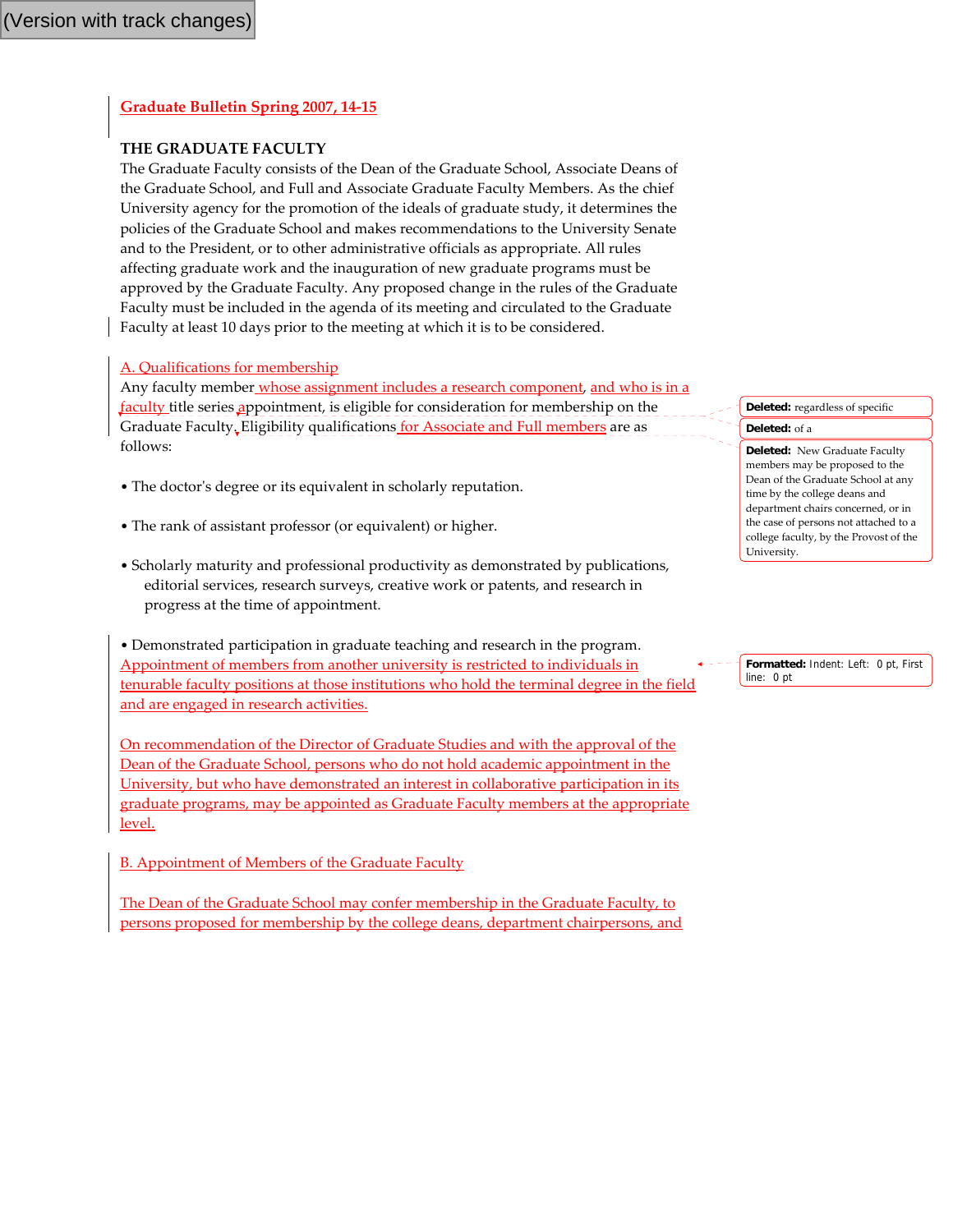directors of graduate study, upon the recommendation of the graduate faculty of the respective graduate program (Gov. Regs. VII.A.3 (a)).

Faculty may be appointed in multiple programs, with primary and secondary appointments.

### 1. Associate Members

Associate membership by University is limited to a term of six years with reappointment possible after review by the graduate program faculty and the Dean of the Graduate School. Associate membership for those from other universities is limited to a renewable three-year term...

### 2. Full members

Appointment to Full Graduate Faculty membership is made by the Dean of the Graduate School after consultation with the Graduate Council when appropriate. Appointment to full membership is made in one of four ways:

- a. Full membership in the primary appointment is granted at the time a University of Kentucky faculty member receives tenure in the Regular Title Series, for those whose primary graduate program appointment is in the tenure-granting department and who holds a terminal degree in the field. If the graduate faculty of a program has voted to enforce further stipulations beyond these requirements for full membership, these stipulations must be reported to both the Dean of the Graduate School and the Graduate Council.
- b. Full membership is may be granted to tenured members of the faculty title series on the recommendation of the program's graduate faculty, the department chairperson and dean.
- c. Full membership in a graduate program may be granted to tenured faculty members with terminal degrees in other graduate programs and to tenured faculty members in educational units which do not grant graduate degrees. This is done by majority vote of the graduate faculty in the program, forwarded to the Dean of the Graduate School.
- d. In unique instances, an advanced assistant professor may be nominated by his or her chairperson for full membership in the Graduate Faculty, on the recommendation of the graduate faculty of the program. To be considered for this status by Graduate Council, a nominee must meet the following criteria:
	- a minimum of 2 years of employment at UK
	- Demonstration of the appropriate level of scholarly research and productivity and important contributions to the graduate program, including graduate teaching.

**Deleted:** The Dean of the Graduate School is responsible for appointing and monitoring the progress of Associate Members of the Graduate Faculty. Associate members are authorized to teach graduate courses, direct masterʹs theses, and serve on and co‐chair doctoral committees.

#### **Deleted:** departmental

**Deleted:** There is no category for at‐large graduate faculty membership.

**Deleted:** Provost and/or the

**Formatted:** Bullets and Numbering

**Formatted:** Numbered + Level: 1 + Numbering Style: a, b, c, … + Start at: 1 + Alignment: Left + Aligned at: 36 pt + Tab after: 54 pt + Indent at: 54 pt

**Formatted:** Bulleted + Level: 2 + Aligned at:  $72$  pt + Tab after:  $90$  pt + Indent at: 90 pt **Formatted:** Bullets and Numbering **Formatted:** Indent: Left: 72 pt

C. Change in Membership Status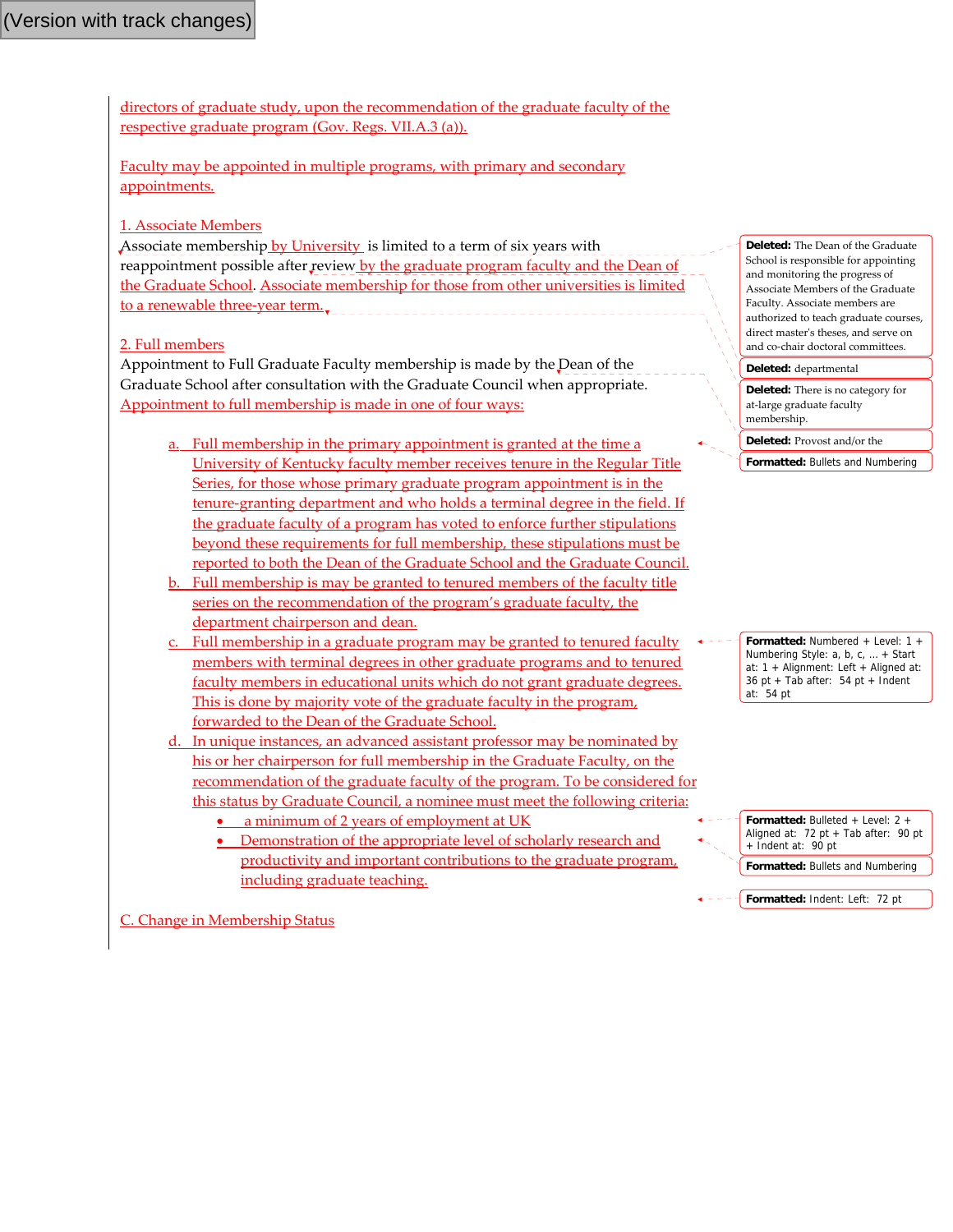Once Full graduate faculty status is attained, membership is continuous unless either specific provision otherwise was made at the time of the original appointment or a change in status is recommended by a majority vote of the graduate faculty of the program. The Dean of the Graduate School seeks advisement from Graduate Council on the decision to change status. The Dean of the Graduate School may also change the status of a member of graduate faculty for cause.

D. Responsibilities of Members of the Graduate Faculty

Associate members are authorized to teach graduate courses, direct masterʹs theses, serve on and chair master's committees and serve on and co-chair doctoral committees.

Full members of the Graduate Faculty are particularly responsible for guidance of graduate student research and study to its completion. The finished work should meet or exceed accepted standards for publication, dissemination or performance within the particular discipline. Full members participate in the formulation of graduate curricula and policy.

Administrative officers assigning teaching and other duties to members of the Graduate Faculty who are taking an active part in the graduate program (i.e., are heavily engaged in directing theses and dissertations, carrying on productive research, etc.) should make appropriate reduction in the duties required of such faculty members.

E. Auxiliary Graduate Faculty Status

On recommendation of the Director of Graduate Studies and with the approval of the Dean of the Graduate School, persons who have performed an advisory role may be appointed as Auxiliary Graduate Faculty Members for specific student committees. They should hold the terminal academic degree in the field and possess a record of research or creative experience that would warrant their inclusion on advisory committees to assist graduate students in conducting research. Auxiliary Graduate Faculty may serve only as nonvoting members of the advisory committee.

| Formatted: Indent: Left: 36 pt     |
|------------------------------------|
| Deleted: :                         |
| Deleted: ¶<br>¶                    |
| Deleted: G                         |
| Deleted: ¶<br>¶<br>• Participation |
| Deleted: ¶<br>¶<br>14              |

**Deleted:** In unique instances, an advanced assistant professor may be nominated by his or her chairperson for full membership in the Graduate Faculty. To be considered for this status by Graduate Council, a nominee must meet the following recently‐adopted criteria: ¶

• An associate member of Graduate Faculty who is an assistant professor may be put forward for full membership by the individualʹs department chairperson or Director of Graduate Studies (as appropriate) after a minimum of 2 years of employment at UK. ¶

¶ • The individual must show the appropriate level of scholarly research and productivity and important contributions to the departmentʹs graduate program, including graduate teaching. ¶ ¶

After review by the Dean of the Graduate School, appropriate cases will be placed on the Consent Agenda of the Graduate Council for approval. Atypical cases may either be turned down by the Dean or brought to the Graduate Council for full discu $\begin{bmatrix} 1 \end{bmatrix}$ 

#### **Deleted:** ¶

¶

On recommendation of the Director of Graduate Studies and with the approval of the Dean of the Graduate School, persons who normally do not hold academic appointment in  $\begin{bmatrix} \ldots \end{bmatrix}$ 

#### **Deleted:** ¶

TEACHING AT THE GRADUATE LEVEL ¶ Courses intended for graduate studies at the University must be taught by faculty members who ... [3]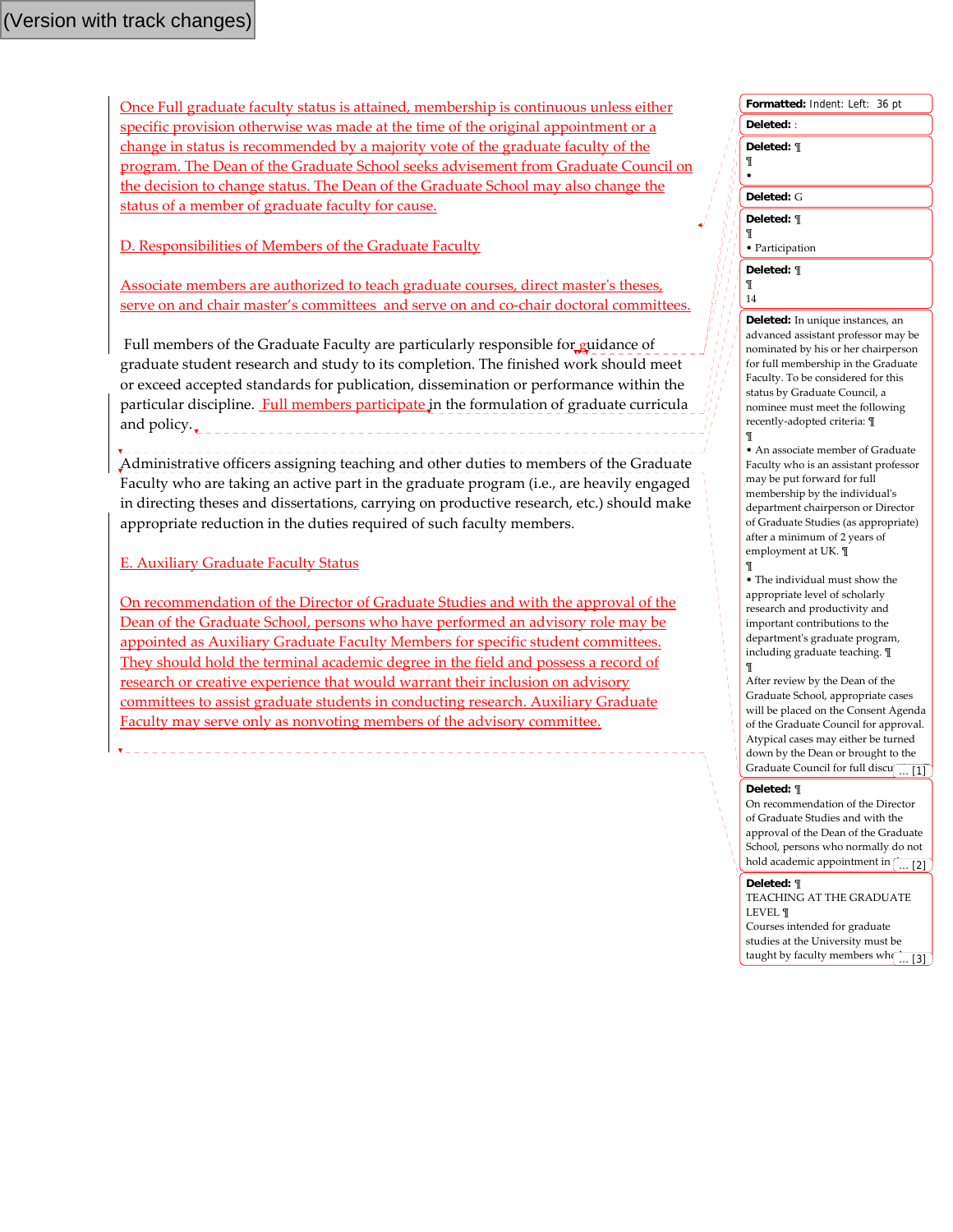F. Primary and Secondary memberships

Generally, primary appointments to graduate faculty are in the discipline and department of the program. The Dean will often approve faculty members in related disciplines for primary membership.

Programs may consider the appointment of faculty title series members from other programs and departments to serve on their graduate faculties in a secondary appointment. On the recommendation of the graduate faculty and the nomination of the chair and approval of the dean, the Dean of the Graduate School may appoint this faculty member as a full or associate level member as requested by the program.

Secondary members of a program have the same rights and responsibilities as primary members unless these are specified or curtailed by a decision of the primary graduate faculty. The graduate faculty may set stipulations for the continuation of a secondary Associate membership.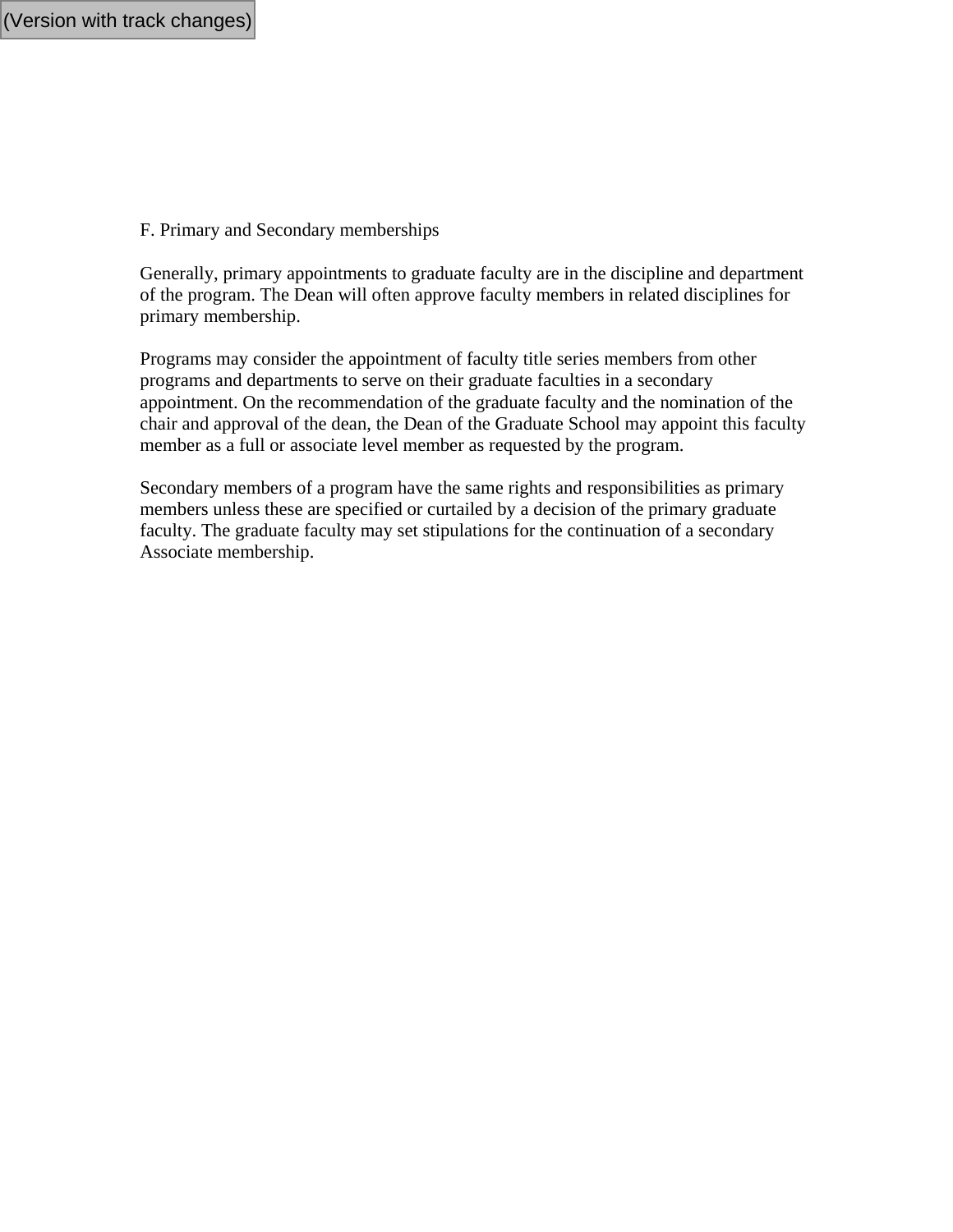In unique instances, an advanced assistant professor may be nominated by his or her chairperson for full membership in the Graduate Faculty. To be considered for this status by Graduate Council, a nominee must meet the following recently‐adopted criteria:

- An associate member of Graduate Faculty who is an assistant professor may be put forward for full membership by the individualʹs department chairperson or Director of Graduate Studies (as appropriate) after a minimum of 2 years of employment at UK.
- The individual must show the appropriate level of scholarly research and productivity and important contributions to the departmentʹs graduate program, including graduate teaching.

After review by the Dean of the Graduate School, appropriate cases will be placed on the Consent Agenda of the Graduate Council for approval. Atypical cases may either be turned down by the Dean or brought to the Graduate Council for full discussion. Once Full Graduate Faculty status is attained, membership is continuous unless a change in status is recommended by a graduate program to the Dean of the Graduate School , who will present the recommendation to the Graduate Council.

**Page 3: [2] Deleted Graduate School October 15, 2007 10:59:00 AM** 

On recommendation of the Director of Graduate Studies and with the approval of the Dean of the Graduate School, persons who normally do not hold academic appointment in the University, but who have demonstrated an interest in collaborative participation in its graduate programs, may be appointed as Auxiliary Graduate Faculty Members. They should hold the terminal academic degree in the field and possess a record of research or creative experience that would warrant their inclusion on advisory committees to assist graduate students in conducting research. Auxiliary Graduate Faculty may serve only as nonvoting members of the advisory committee.

**Page 3: [3] Deleted Graduate School October 15, 2007 11:14:00 AM** 

## TEACHING AT THE GRADUATE LEVEL

Courses intended for graduate studies at the University must be taught by faculty members who have the terminal degree in the discipline or a closely related discipline. These courses are designated by the numbers 400G ‐ 799. The terminal degree in most cases is the doctorate. Ideally, these courses should be taught by Graduate Faculty members. If a program needs to assign a person without a terminal degree to teach a graduate level course, they must first petition the Dean of the Graduate School, explaining the unique circumstances and qualifications supporting this assignment. A copy of the diploma or transcript of each faculty member must be kept in the personnel file.

15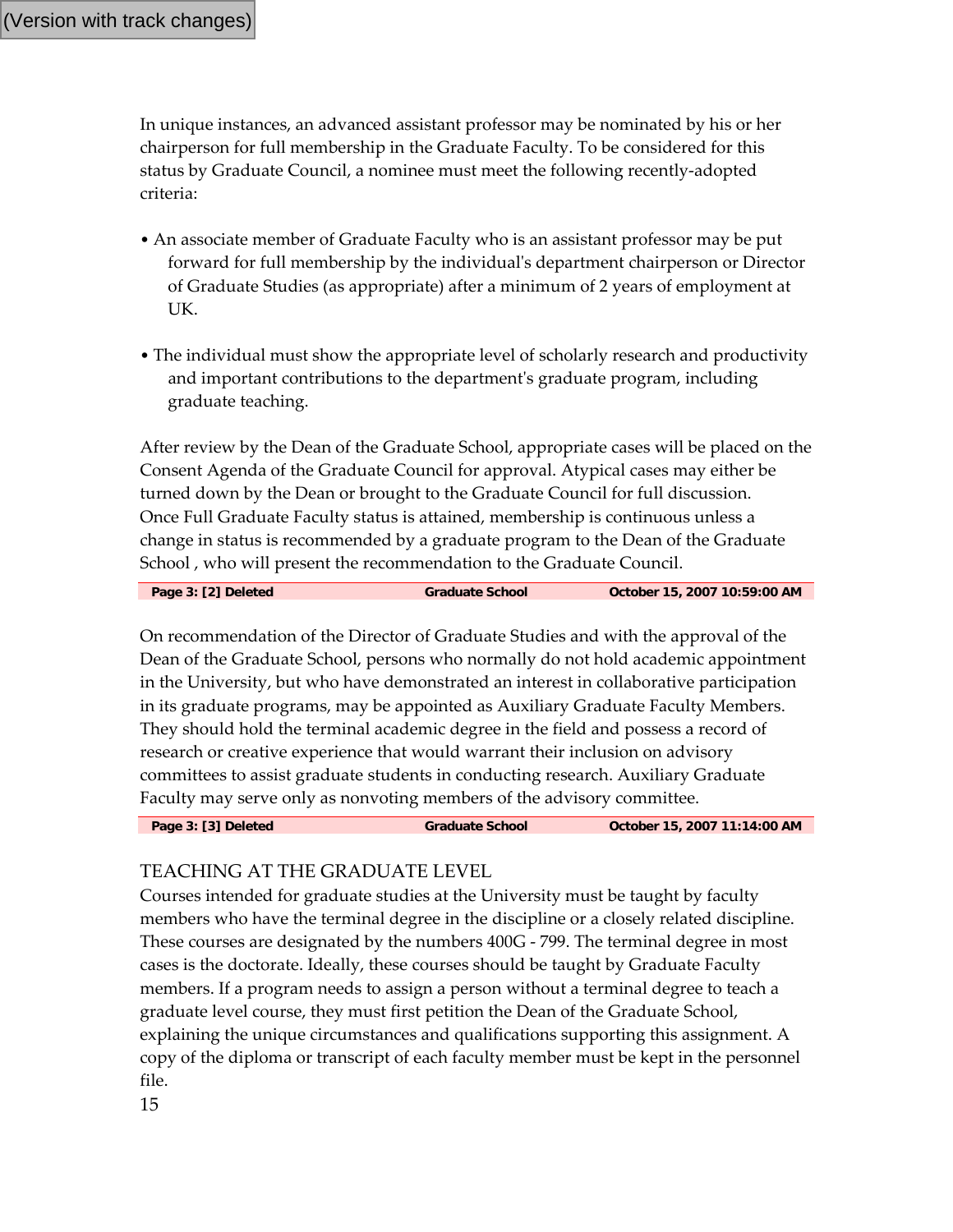Courses that have both undergraduate and graduates in the courses are usually designated as 400G or 500 level courses. In all courses with a mixed student population, there must be a clear differentiation in the syllabus of differing course requirements and grading criteria for graduate students and undergraduates. Copies of these syllabi must be retained by the College.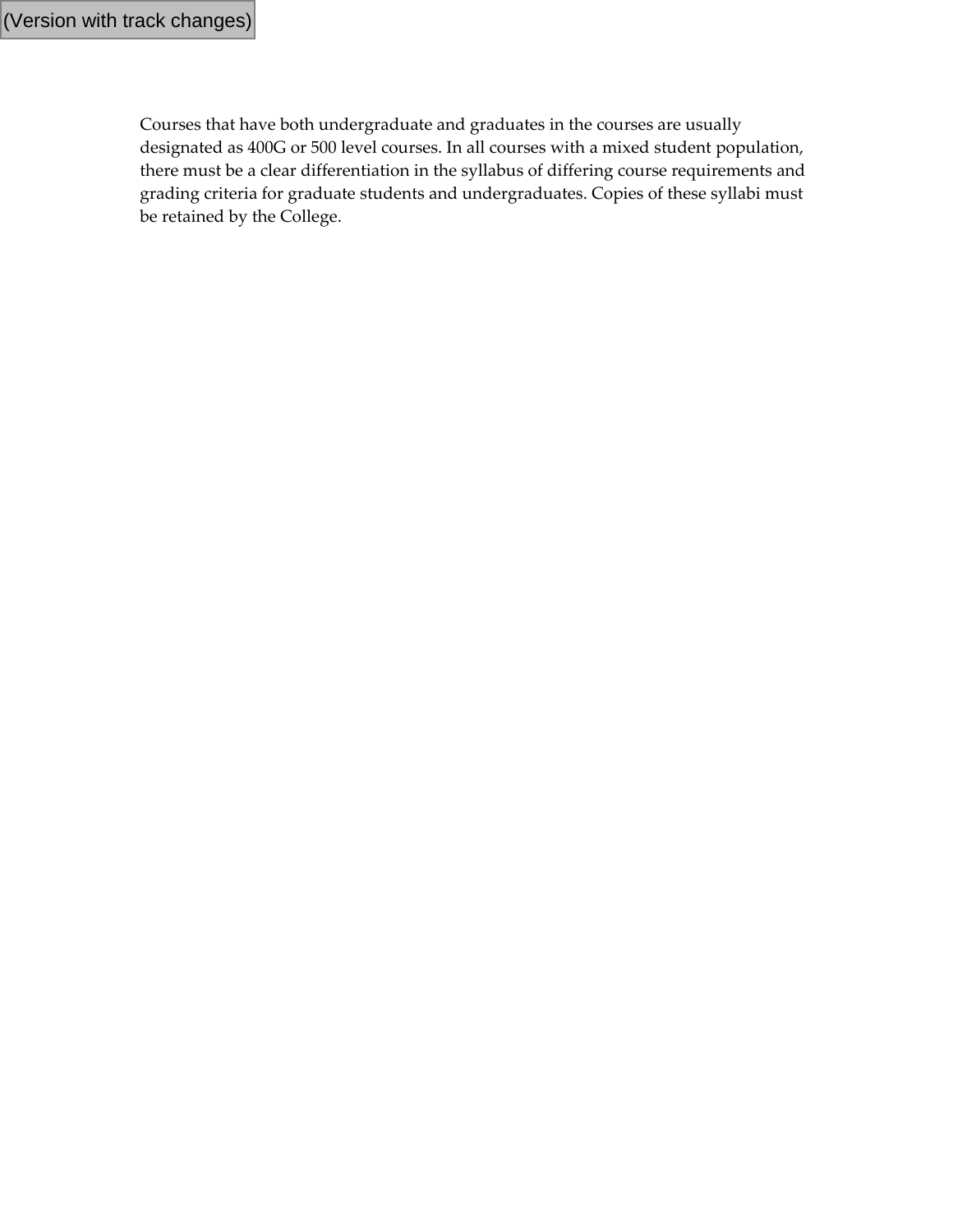## **Graduate Bulletin Spring 2007, 14‐15**

## **THE GRADUATE FACULTY**

The Graduate Faculty consists of the Dean of the Graduate School, Associate Deans of the Graduate School, and Full and Associate Graduate Faculty Members. As the chief University agency for the promotion of the ideals of graduate study, it determines the policies of the Graduate School and makes recommendations to the University Senate and to the President, or to other administrative officials as appropriate. All rules affecting graduate work and the inauguration of new graduate programs must be approved by the Graduate Faculty. Any proposed change in the rules of the Graduate Faculty must be included in the agenda of its meeting and circulated to the Graduate Faculty at least 10 days prior to the meeting at which it is to be considered.

A. Qualifications for membership

Any faculty member whose assignment includes a research component, and who is in a faculty title series appointment, is eligible for consideration for membership on the Graduate Faculty. Eligibility qualifications for Associate and Full members are as follows:

- The doctor's degree or its equivalent in scholarly reputation.
- The rank of assistant professor (or equivalent) or higher.
- Scholarly maturity and professional productivity as demonstrated by publications, editorial services, research surveys, creative work or patents, and research in progress at the time of appointment.

• Demonstrated participation in graduate teaching and research in the program. Appointment of members from another university is restricted to individuals in tenurable faculty positions at those institutions who hold the terminal degree in the field and are engaged in research activities.

On recommendation of the Director of Graduate Studies and with the approval of the Dean of the Graduate School, persons who do not hold academic appointment in the University, but who have demonstrated an interest in collaborative participation in its graduate programs, may be appointed as Graduate Faculty members at the appropriate level.

B. Appointment of Members of the Graduate Faculty

The Dean of the Graduate School may confer membership in the Graduate Faculty, to persons proposed for membership by the college deans, department chairpersons, and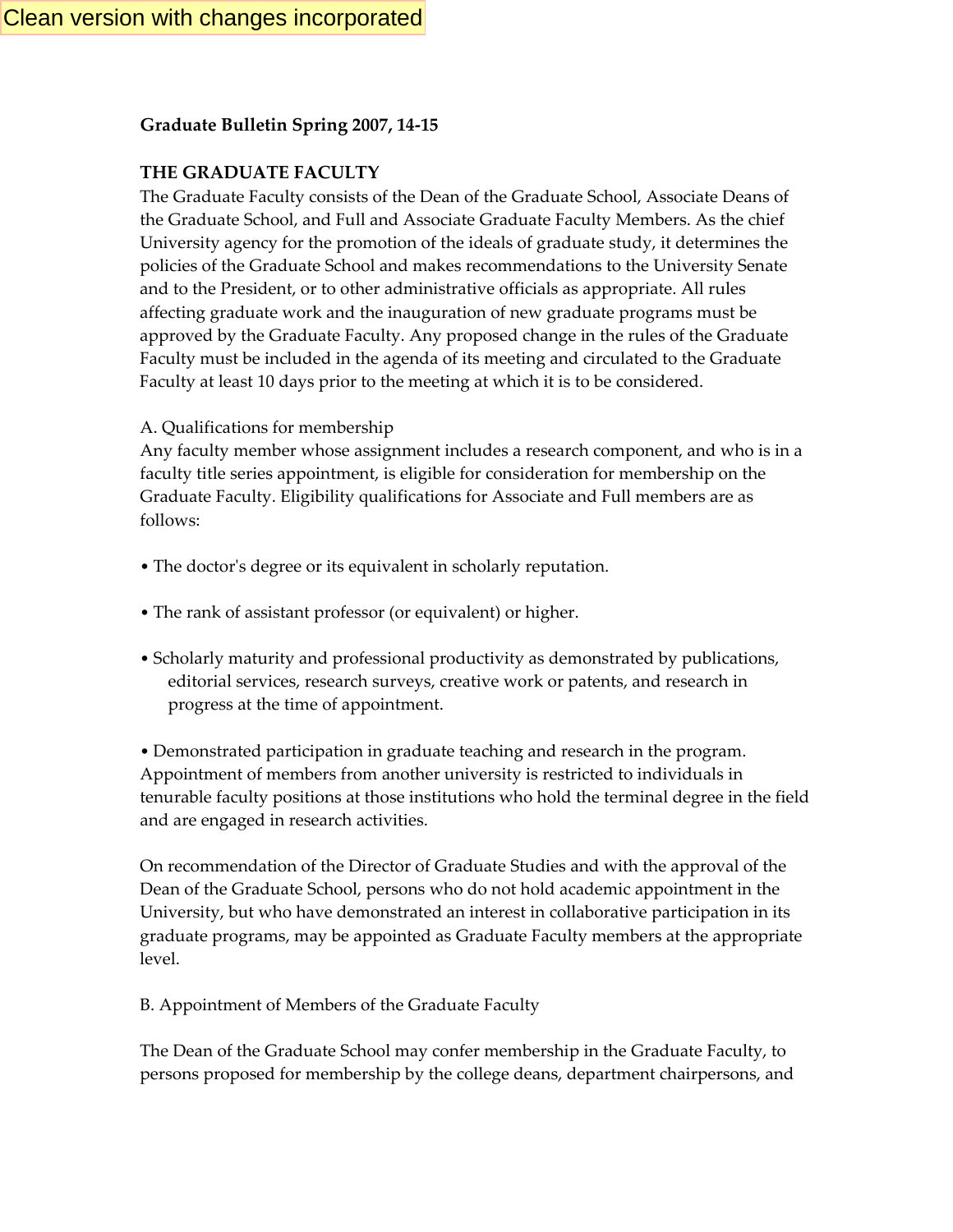directors of graduate study, upon the recommendation of the graduate faculty of the respective graduate program (Gov. Regs. VII.A.3 (a)).

Faculty may be appointed in multiple programs, with primary and secondary appointments.

### 1. Associate Members

Associate membership by University is limited to a term of six years with reappointment possible after review by the graduate program faculty and the Dean of the Graduate School. Associate membership for those from other universities is limited to a renewable three‐year term.

## 2. Full members

Appointment to Full Graduate Faculty membership is made by the Dean of the Graduate School after consultation with the Graduate Council when appropriate. Appointment to full membership is made in one of four ways:

- a. Full membership in the primary appointment is granted at the time a University of Kentucky faculty member receives tenure in the Regular Title Series, for those whose primary graduate program appointment is in the tenure‐granting department and who holds a terminal degree in the field. If the graduate faculty of a program has voted to enforce further stipulations beyond these requirements for full membership, these stipulations must be reported to both the Dean of the Graduate School and the Graduate Council.
- b. Full membership is may be granted to tenured members of the faculty title series on the recommendation of the program's graduate faculty, the department chairperson and dean.
- c. Full membership in a graduate program may be granted to tenured faculty members with terminal degrees in other graduate programs and to tenured faculty members in educational units which do not grant graduate degrees. This is done by majority vote of the graduate faculty in the program, forwarded to the Dean of the Graduate School.
- d. In unique instances, an advanced assistant professor may be nominated by his or her chairperson for full membership in the Graduate Faculty, on the recommendation of the graduate faculty of the program. To be considered for this status by Graduate Council, a nominee must meet the following criteria:
	- a minimum of 2 years of employment at UK
	- Demonstration of the appropriate level of scholarly research and productivity and important contributions to the graduate program, including graduate teaching.

C. Change in Membership Status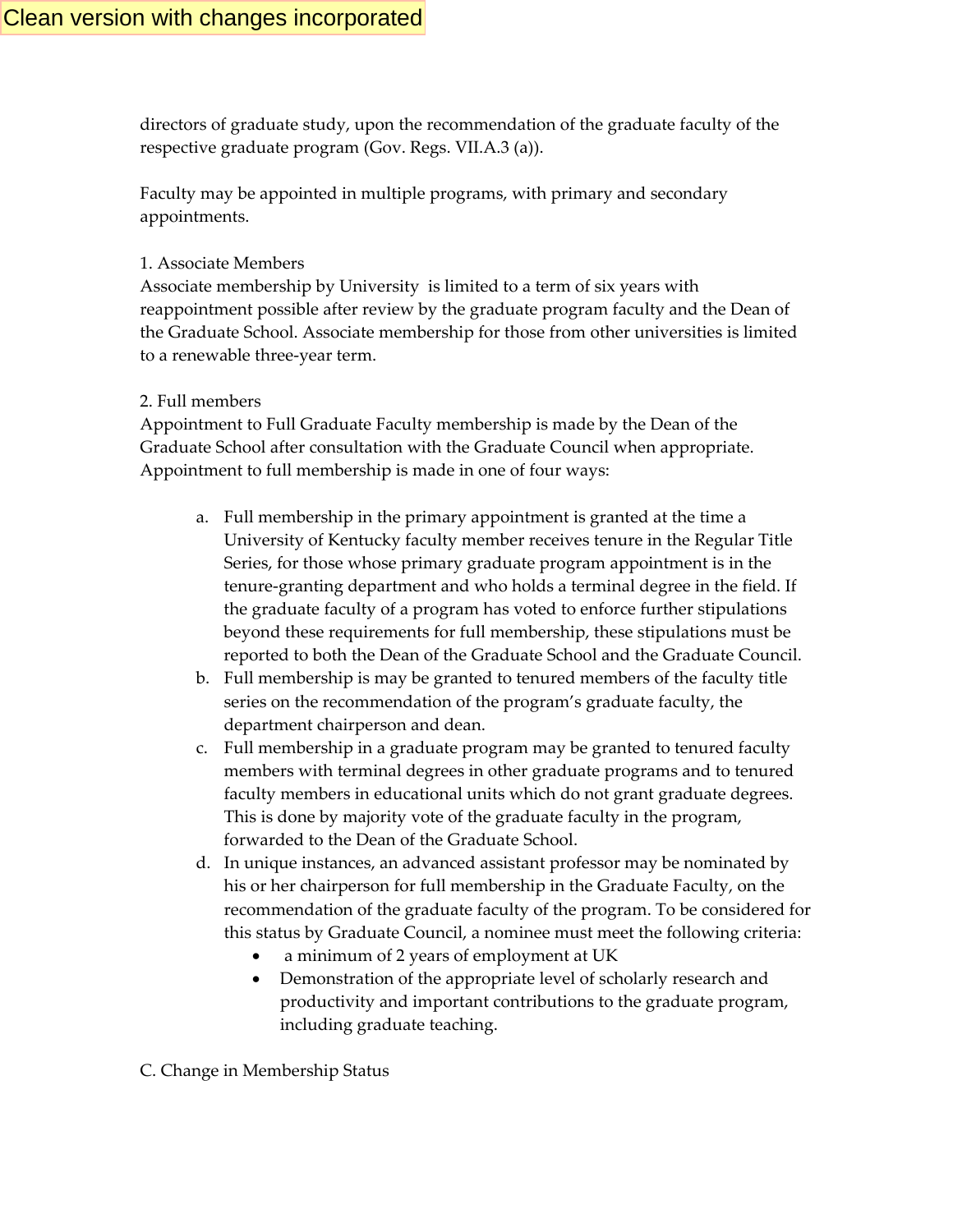Once Full graduate faculty status is attained, membership is continuous unless either specific provision otherwise was made at the time of the original appointment or a change in status is recommended by a majority vote of the graduate faculty of the program. The Dean of the Graduate School seeks advisement from Graduate Council on the decision to change status. The Dean of the Graduate School may also change the status of a member of graduate faculty for cause.

## D. Responsibilities of Members of the Graduate Faculty

Associate members are authorized to teach graduate courses, direct masterʹs theses, serve on and chair master's committees and serve on and co-chair doctoral committees.

Full members of the Graduate Faculty are particularly responsible for guidance of graduate student research and study to its completion. The finished work should meet or exceed accepted standards for publication, dissemination or performance within the particular discipline. Full members participate in the formulation of graduate curricula and policy.

Adninistrative officers assigning teaching and other duties to members of the Graduate Faculty who are taking an active part in the graduate program (i.e., are heavily engaged in directing theses and dissertations, carrying on productive research, etc.) should make appropriate reduction in the duties required of such faculty members.

E. Auxiliary Graduate Faculty Status

On recommendation of the Director of Graduate Studies and with the approval of the Dean of the Graduate School, persons who have performed an advisory role may be appointed as Auxiliary Graduate Faculty Members for specific student committees. They should hold the terminal academic degree in the field and possess a record of research or creative experience that would warrant their inclusion on advisory committees to assist graduate students in conducting research. Auxiliary Graduate Faculty may serve only as nonvoting members of the advisory committee.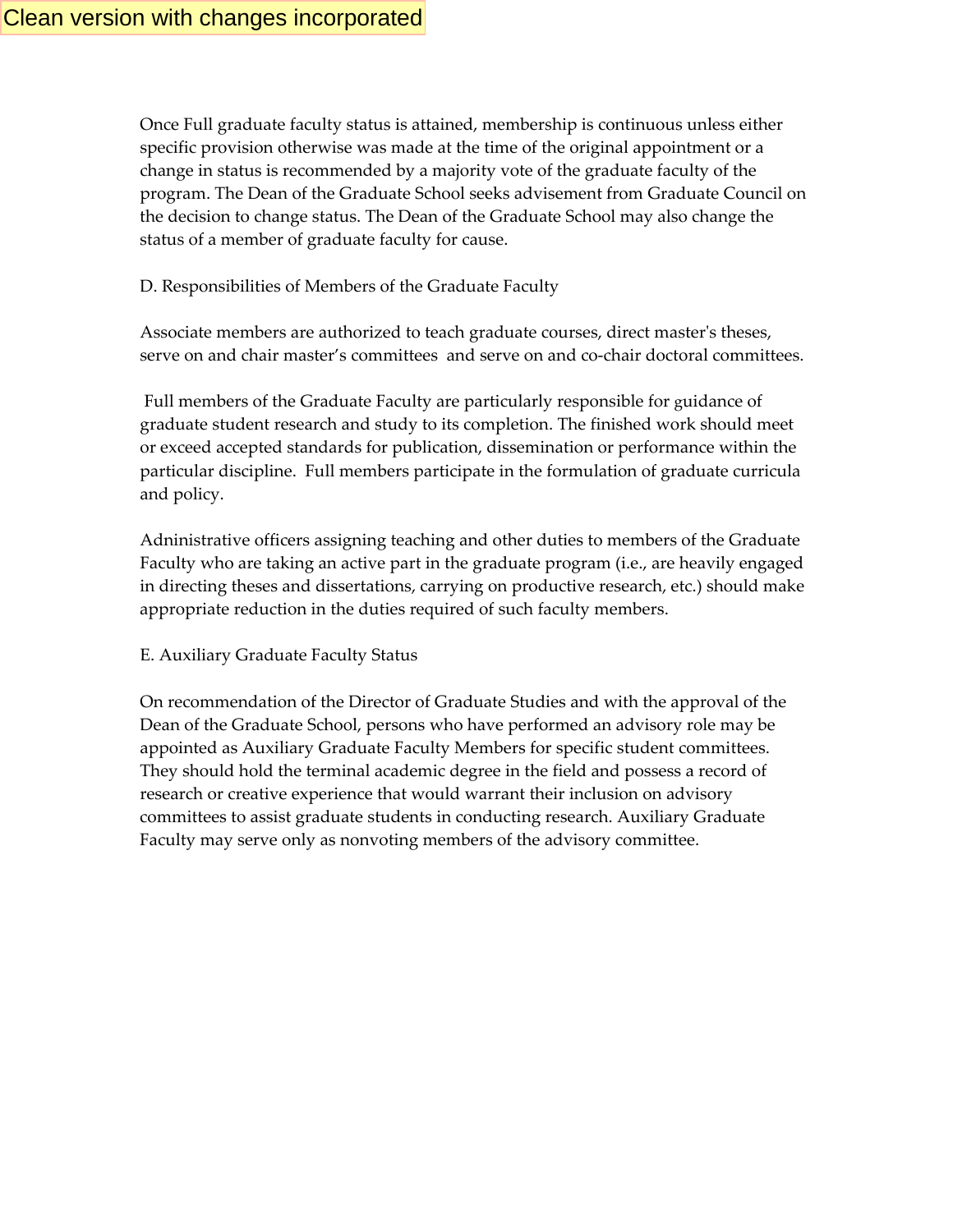F. Primary and Secondary memberships

Generally, primary appointments to graduate faculty are in the discipline and department of the program. The Dean will often approve faculty members in related disciplines for primary membership.

Programs may consider the appointment of faculty title series members from other programs and departments to serve on their graduate faculties in a secondary appointment. On the recommendation of the graduate faculty and the nomination of the chair and approval of the dean, the Dean of the Graduate School may appoint this faculty member as a full or associate level member as requested by the program.

Secondary members of a program have the same rights and responsibilities as primary members unless these are specified or curtailed by a decision of the primary graduate faculty. The graduate faculty may set stipulations for the continuation of a secondary Associate membership.